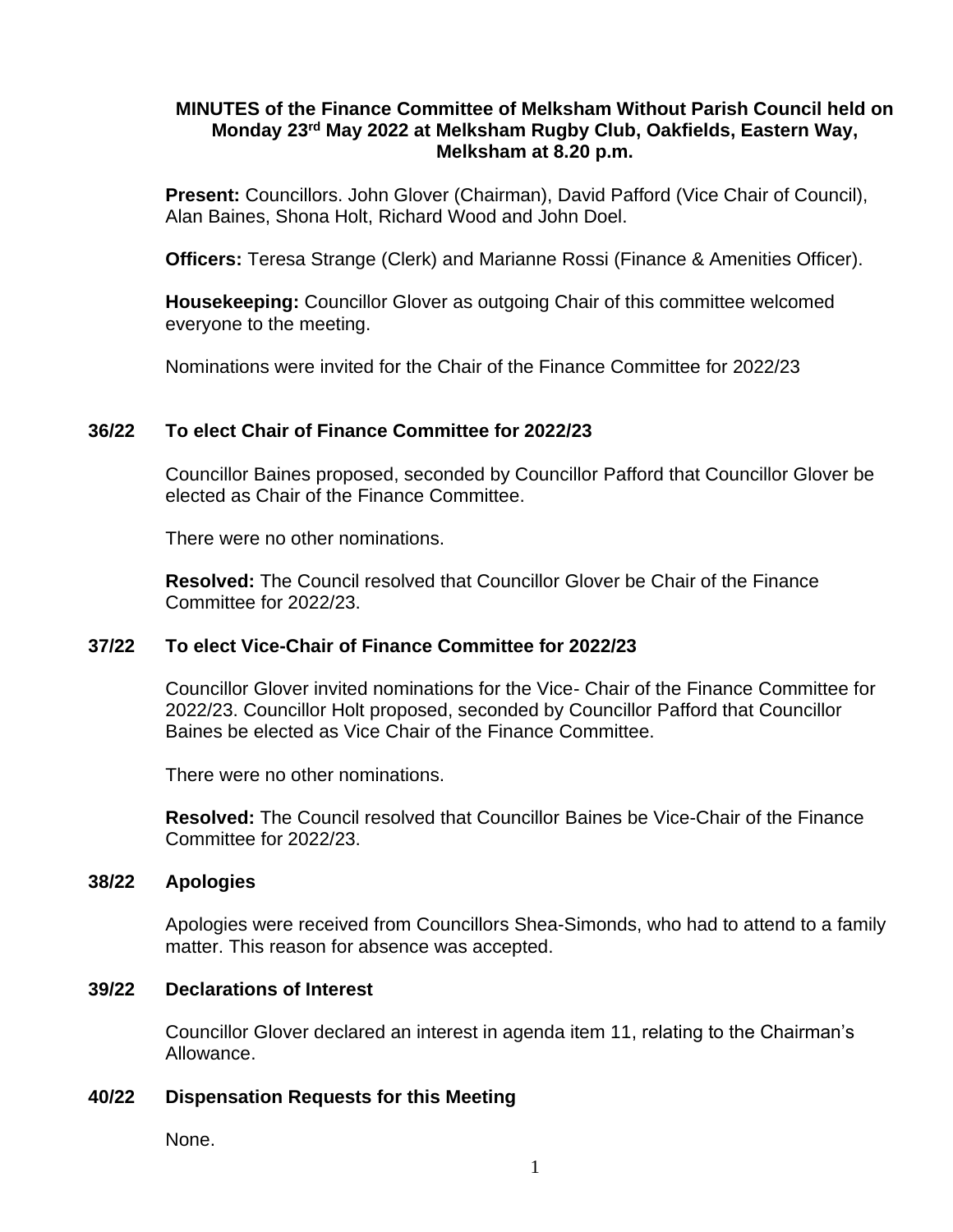#### **41/22 Public Participation**

There were no members of the public present

#### **42/22 Finance Policies:**

#### **a) To review Finance Regulations**

The Clerk advised members that there were a few amendments that needed to be made to the financial regulations to reflect what the council actually did.

These amendments were as follows:

**Reg 2.2:** This regulation sets out that a non-finance committee member should be attending the office to verify the bank reconciliations at least once a quarter. The Clerk explained that this was currently not being done because the whole council reviewed the bank reconciliations along with the corresponding bank statements once a quarter at their Full Council Meeting. It was also noted that these were included in the public agenda packs for members of the public to have sight of, as well as detailed in the minutes of the meeting.

The Clerk advised that she was awaiting clarification from the internal auditor regarding this and would update the council once she had received this information.

**Reg 6.18:** The Clerk advised that under this regulation the maximum spend limit in a single transaction on the card was £500, however in the corporate multi pay card policy the limit was stated as £1,500. This would need to be updated to come in line with the policy and the previous resolution to lift the spend limit.

**Recommendation 1:** The Council amend the maximum corporate multi pay card limit for a single transaction from £500 to £1,500 to reflect the corporate card policy**.** 

**Reg 6.19:** The Clerk explained that under this regulation it referenced the corporate multi pay card as being a pre-paid card which was inaccurate. It was advised that this needed to be amended to reflect what the card was as stated in the policy, members agreed that the wording of this needed to be changed from 'pre-paid card' to 'corporate multi pay card'.

**Recommendation 2:** To change the wording of the council card from pre-paid card to corporate multi pay card.

**Reg 6.20:** It was highlighted that this regulation stated that any corporate credit card or trade account card opened by the council would be specifically restricted to use by the Clerk and RFO (Responsible Finance Officer).

The Clerk advised members that the Caretaker had a Leekes card as well as a Trade UK (Screwfix) card which was contrary to this regulation. The Clerk advised that the Leekes card had not been used in a long time and suggested to members that the council cancel this card.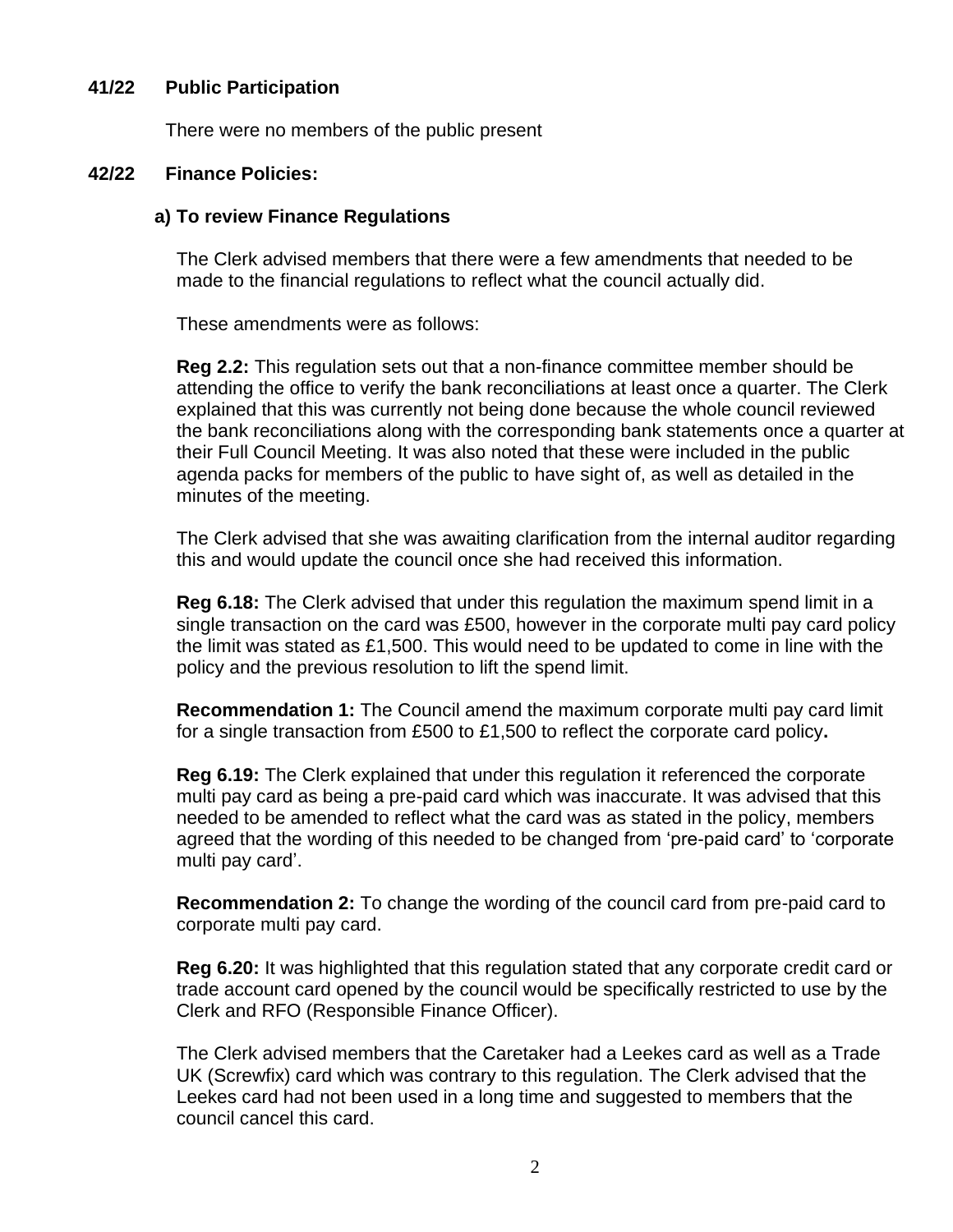She wished for a steer from members as to whether they were still happy for the Caretaker to have a Screwfix card. She explained that when the Caretaker needed maintenance items he would use the card, the parish council would then receive the invoice and make payment on the next payment run.

Councillor Glover queried whether the Caretaker received prior approval before he used the card or if there was a spend limit in place. The Clerk advised that this was currently something that was not in place and if the council was happy for the Caretaker to continue using the trade card, they may wish to consider specifying a spend limit.

Members discussed what an appropriate spend limit would be for the card, taking into consideration what type of items he typically purchased. The Clerk advised that it was only normally used for items that cost a minimal amount such as repair items because much larger items such as replacement perspex was ordered by officers. It was felt that a limit of £50 per month should be enough to cover any maintenance items required. If there was anything that the Caretaker needed to purchase above this limit, it would need to have prior approval.

It was highlighted that the current regulation was contradictory to the above suggestion and if the committee were minded to recommend this to Full Council the wording of this regulation would need to be amended to clearly include the Caretaker's use of the card. Members felt that this should be deferred to a future meeting, so that officers could put together some suitable wording to incorporate the Caretaker's use of the Screwfix Card.

**Recommendation 3:** Officers to bring back some suitable wording to a future meeting to incorporate the Caretaker's use of the Screwfix Card.

**Reg 8.3:** This regulation states that the Chairman should receive a copy of the bank statements at the same time as the Clerk. It was suggested that there should be an addition to the financial regulation as this was not truly reflective of the council's current procedure. The Clerk explained that even though officers had contacted the banks to request this, they were unable to send out two separate bank statements She explained that the current procedure was to show the Chairman the bank statements at the next possible opportunity for him to review and counter sign.

Members agreed that the wording for this regulation needed to be updated to state; '*The council will arrange, if possible, with the council's banks and investment providers for the sending of a copy of each statement of account to the Chairman of the council at the same time as one is issued to the Clerk or RFO.* **If this is not possible, the Chairman will be shown the statement as soon as practical and countersign the statement.'**

**Recommendation 4:** The Council update financial regulation 8.3 to include the following addition: '**If this is not possible, the Chairman will be shown the statement as soon as practical and countersign the statement.'**

## **b) To note Finance Risk Assessment has to be undertaken in each financial year, but as completed in Jan/Feb22 to consider undertaking after office relocation (Autumn) due to change in circumstances**

The Clerk advised the committee that the council had to review the risk register every financial year, however this had recently been done in January. She explained that it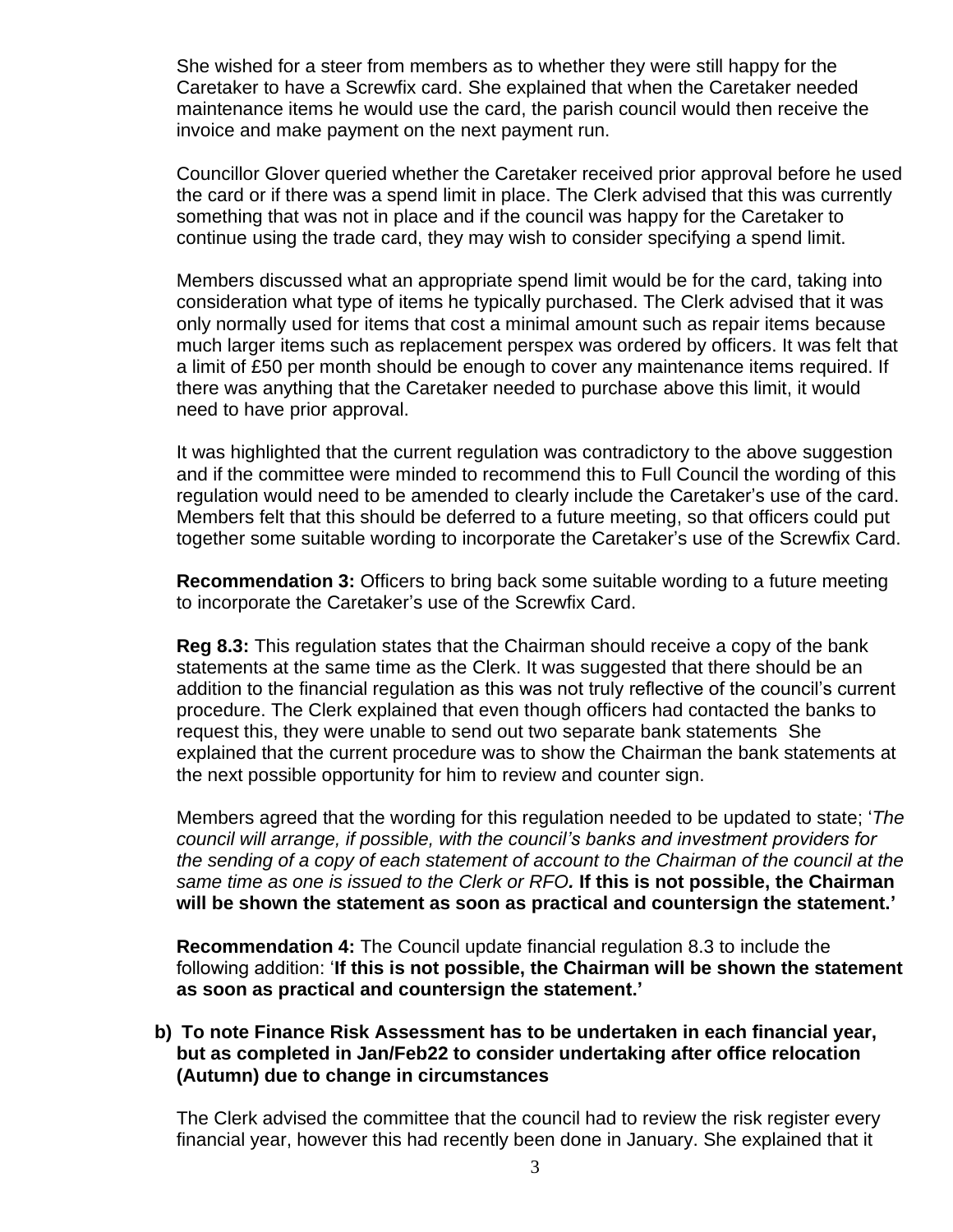would be more suitable for it to be looked at once the council office had moved in to the Campus as this would be a change in circumstances. Members agreed that this was a sensible way forward.

**Recommendation:** To review the financial risk register once the office had been relocated to the Campus.

## **c) To note NALC Legal Topic Note for Procurement (updated March 2022)**

The Clerk highlighted to members that these were the legal requirements that the council must follow when the council went out to contract.

She explained that the council must go out to tender for any contract over £25,000, however, she had recently discovered that this was inclusive of VAT. She advised that this was a big change as the council claimed back their VAT, so when looking at quotes/ contracts the net value was always taken into consideration, not the gross amount. It was acknowledged that this meant that the net value threshold of when the council must go out to tender was now much lower.

Members noted the NALC legal topic note for procurement.

## **d) To review model/example Tender instruction document and scoring matrix and to consider adopting**

Members reviewed the tender instruction documents and scoring matrix from Trowbridge Town Council. The Clerk explained that she had recently attended an SLCC Wiltshire branch meeting where the facility manager from Trowbridge Town Council had given a talk about this document. She explained that time had been spent on this specification to clearly define it and it could easily be adapted to whatever the council needed to go out to tender for.

The Clerk explained that the Berryfield Village Hall construction tender specification was compiled by a project manager, however, this would be very useful for tenders that are for a much lower value where it wouldn't be financially viable to employ a consultant to compile one. It was noted that also included with this example was a scoring matrix detailing how tenders were assessed depending on pricing and quality of tender submission.

Members felt that this should be adopted as a guide for any future tenders.

**Recommendation:** The council adopt the tender instruction and scoring matrix document as a guide for future use.

## **e) To consider draft Procurement Policy**

The Clerk explained that one of the actions from the Finance Working Party meeting on 10<sup>th</sup> January (min.378/21) was to produce a procurement policy and bring back to the council for adoption. She explained that as part of the Parish Officer's CiLCA qualification she had produced a draft policy for members to review.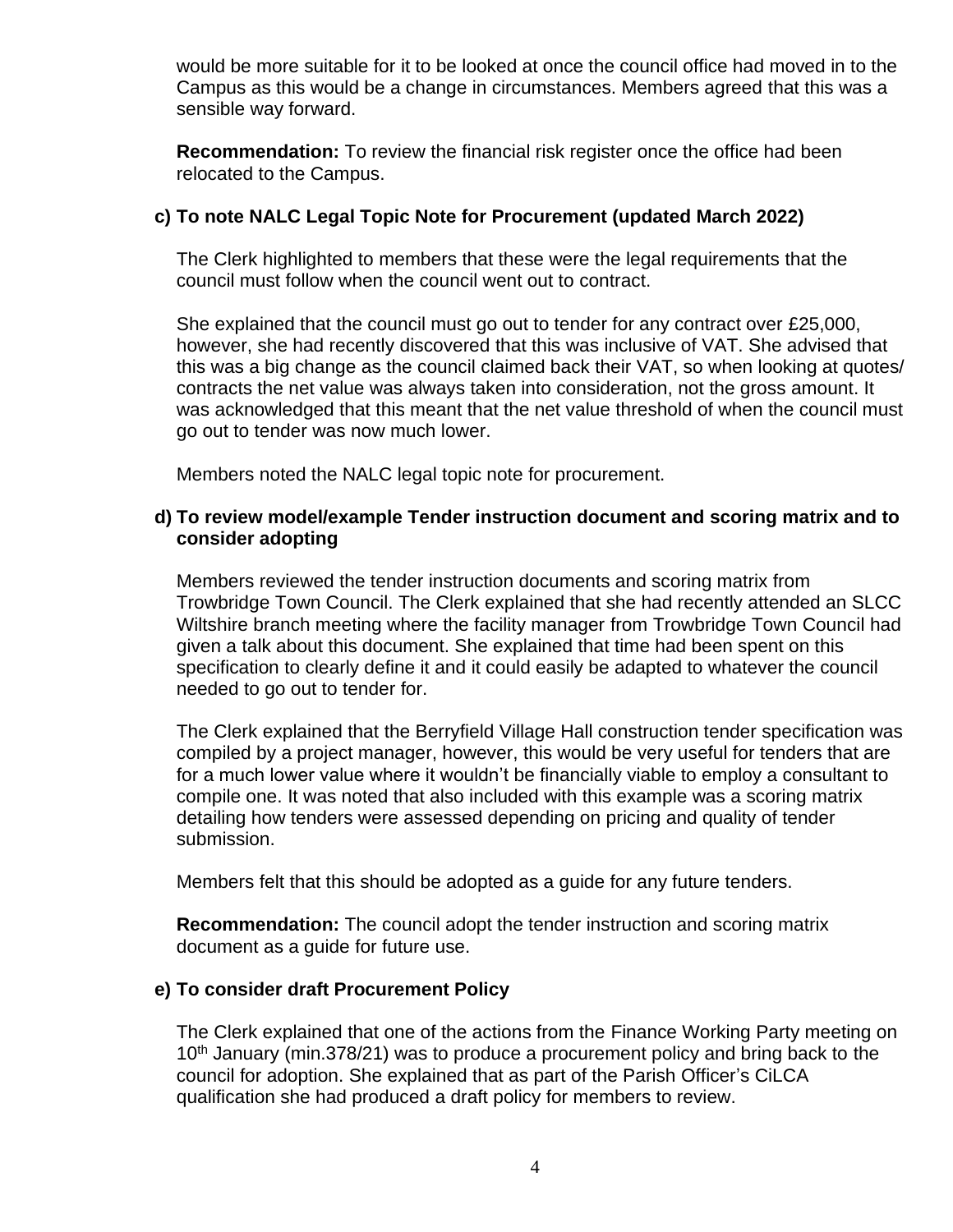Councillor Baines highlighted that the figures in clause 6h in this policy would need to be amended to reflect the updated figures which came into effect from 1<sup>st</sup> January 2022 and were published in the NALC legal note for procurement, reviewed under agenda item 6c. It was noted that under the complex requirements in the Public Contracts Regulations 2015 a public service contract over £213,477 or public works contract over £5,336,937 shall comply with all the relevant procurement procedures and requirements under this regulation. These figures would need to replace the outdated figures in the draft policy.

Councillor Baines highlighted that there was a small typo under section 8b which would need to be amended to read '*The register of approved contractors will be reviewed periodically.'*

**Recommendation:** The Council adopt the procurement policy with the amendments highlighted above.

# **f) To review Payment Card Policy (Council receiving Card Payments)**

The Clerk explained that officers were having difficulties with taking card payments at this current time, this was due to the fact that the credit check was unable to be done on the parish council, therefore had to be done on the Clerk personally. This means that the contract has to be in the Clerk's name and not the parish council's. This was also the same with the out of hours mobile phone, therefore, this is in the Clerk's name and the council reimburse her every month. She advised that prior to lockdown this wasn't being used as officers were still trying to find solutions for this issue, this came to a halt when lockdown came as the office was closed so the card system was not needed. The Clerk explained that this payment method would need to be picked back up again, especially once the office moved to the Campus.

The Clerk advised that although officers have had training on the payment card there is a requirement for this to be done on an annual basis, therefore, this will be done again once the card system was in place.

**Recommendation:** The council adopt the payment card policy.

# **g) To review Corporate Multi Pay Card Policy (Council making Card Payments)**

The Clerk explained that this policy was for the council's card to purchase items. She advised that she was the only officer who had access to the card to make payments as it was in her name. Members noted that on occasions, when the Clerk was not in the office, and officers needed to make a purchase, following her approval she would send the details to them via WhatsApp. Once the transaction was completed the details would be deleted, this was detailed under the council's risk assessment.

Councillor Baines highlighted that a slight amendment needed to be made to the following to read: *'Employees using the MultiPay card shall agree in writing to allow the Parish Council to withhold and deduct amounts owed by the employee to the parish council'.*

**Recommendation:** The council adopt the policy for use of Corporate MultiPay Card to include the amendment as detailed above.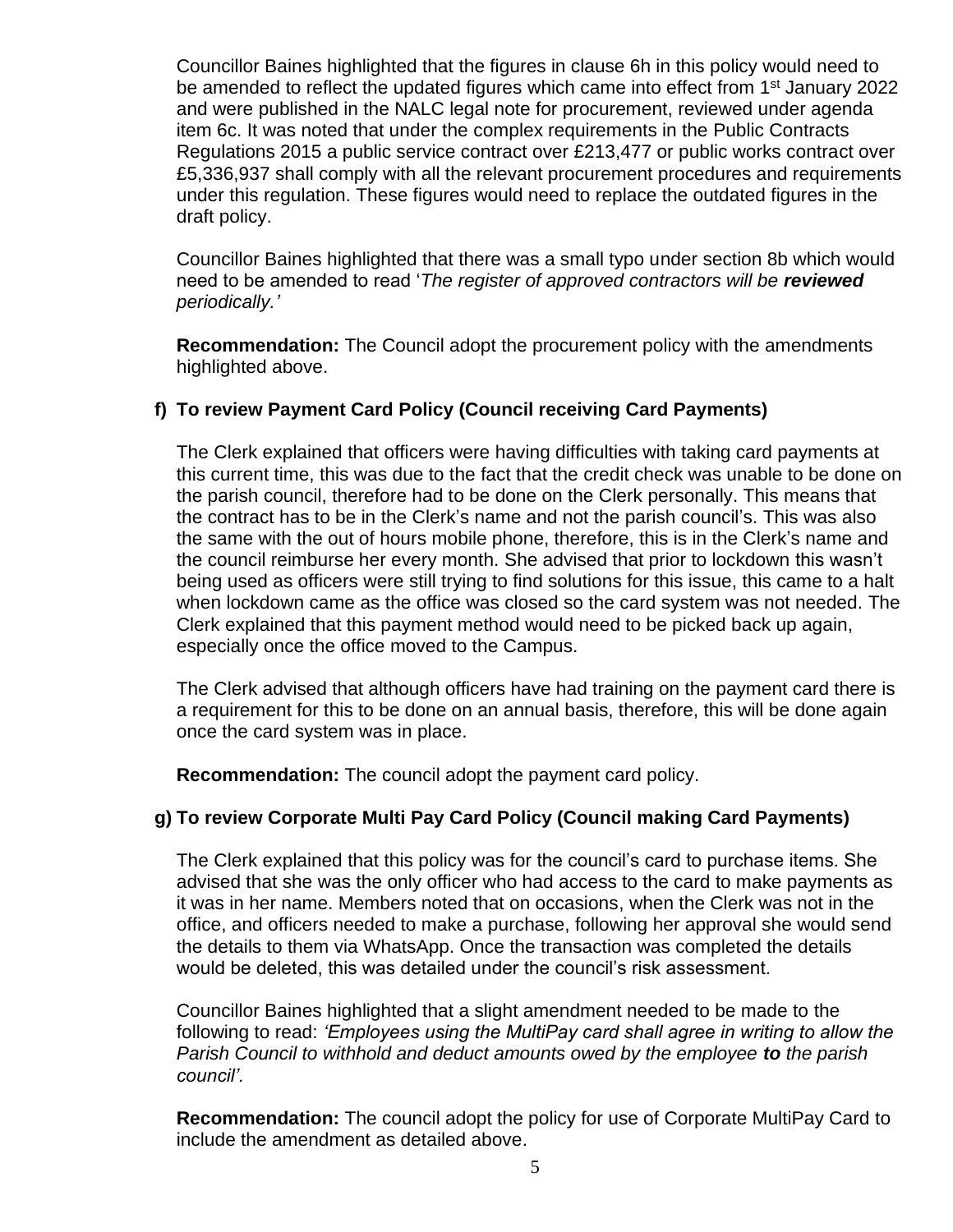# **h) To review Investment Policy**

The Clerk explained that the council looked at this policy in January and made no changes, but would look at it again once the Berryfield Village Hall project was completed. She explained that she had put this back onto the agenda as it's something that needed to be reviewed once every financial year.

**Recommendation:** The Council adopt this policy with no amendments.

#### **43/22 Insurance:**

## **a) To review and approve Insurance Cover for year commencing 1st June 2022 (including Cyber Security separate policy)**

Members reviewed the insurance cover policy schedule for the commencing year, the Clerk explained that she had received a list of each insurance section and its description of what items were included in each category from the insurance broker. She explained that normally the parish council's categories and the ones listed on the insurance schedule slightly differed, this document gave officers some clarity on what the insurers included in each section so they could ensure that the council had adequate cover for each category.

The Clerk explained that officers conducted an exercise analysing the level of cover detailed on the insurance schedule and cover the council needed as per the asset register. Officers had re- categorised each item on the asset register under the insurance section, to fit in with the new descriptions to ensure the level required for each section was accurate. Once this was done, officers were able to send the amount required for each category, detailing any differences between the policy schedule and asset register to the insurance brokers, so that the schedule could be amended as necessary and re-quote.

The Clerk advised there was two other options with regards to the cover, fidelity and key person cover. She advised that with regards to the fidelity cover it was unable to be increased any further due to the fact that the current insurers had withdrawn from the council insurance sector and did not want to take on any additional risk of this type. The Clerk explained that this has come up because the level of cover was set at  $£1.5m$ and she felt that due to several different funding streams expected in the coming months, the cover needed to be increase to £1.75m. She wished to highlight to members that following the explanation from the insurance brokers the level of cover was unable to be increased. Members acknowledged that this was the case. It was noted that the council was currently in a long-term agreement with Pen Underwriting AXA Ltd until 2023.

The Clerk explained that within the policy schedule there was a standard key person cover which was only £250 per week and up to £2,500 per year. The Clerk advised that this type of cover would be used if the council needed a locum clerk to cover and felt that the £250 per week would only pay for a locum to cover for a day. Councillor Glover highlighted that for the short term the existing staff could cover in the Clerk's absence. The Clerk explained that the council would still need additional hours for the staff to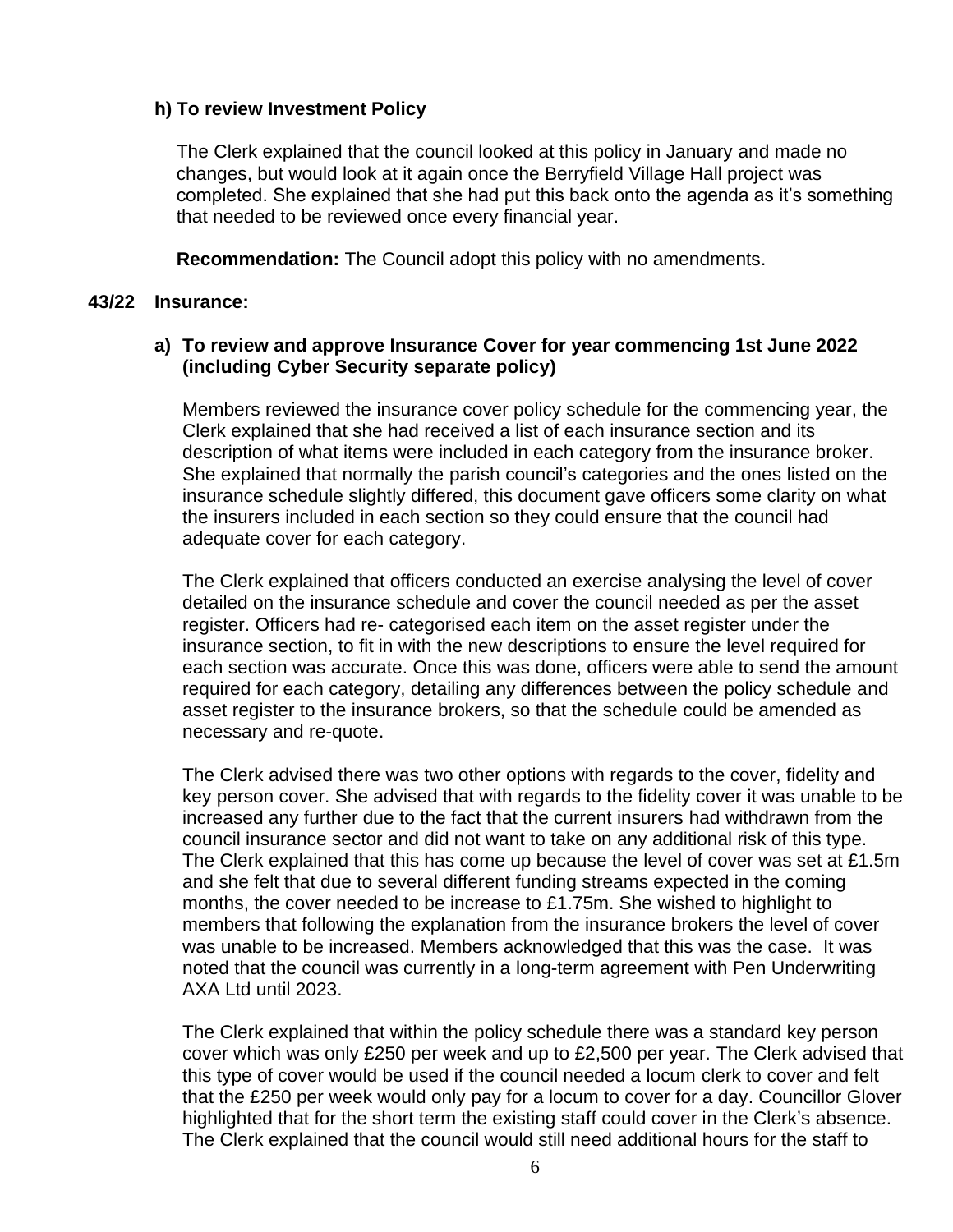cover the Clerk's duties in this instance. Members noted that the council did also hold a staffing contingency reserve.

The Clerk had enquired with the insurance brokers whether this could be increased and it can be to £400 per week and up to £10,000 per year for an additional cost of £84. The Clerk queried with members whether they wished to increase this level of cover. Members felt that it was worth increasing the key person cover for the additional £84.

The Clerk wished to draw members attention to the fact that the council had recently instructed for the Bowerhill Sports Pavilion to be revalued and was yet to receive this valuation, therefore, it may be higher than what was stated in the policy schedule and would need to be indicated to the insurance company once received.

It was noted that the council have previously taken out a separate cyber security policy and Councillor Patacchiola with his security expertise had been asked a few weeks ago to have a look at the level of cover to ensure that it was adequate for the council's needs.

**Resolved:** The council accept the level of cover in place as per the insurance policy schedule, but increase the key person cover to £400 per week up to a maximum of £10,000 per year for an additional £84.

#### **b) To consider quotation received for Insurance Cover and appoint provider**

Members reviewed the quotation received from the insurance broker, Gallagher on behalf of Pen Underwriting Ltd of £8,750.50 for the council's general insurance. A separate quotation of £319.20 had been received for the council's cyber security insurance which comes under a separate insurance policy with Talbot Underwriting Ltd via Channing Lucas & Partners Ltd t/a Optimum Speciality Risks.

**Resolved 1:** The council approve the quotation of £8,750.50 received from Gallagher for the council's general insurance

**Resolved 2**: The council approve the quotation of £319.20 received from Gallagher for the council's cyber security.

## **c) To authorise payment for Insurance Cover commencing 1st June 2022 (under delegated powers)**

As per Min.19/22c of the Annual Council meeting on 16<sup>th</sup> May the Finance Committee has delegated powers to approve and pay for Insurance Cover as this must be paid in time for the cover to start by 1st June 2022.

**Resolved 1:** The council pay Arthur J. Gallagher, £8,750.50 for insurance cover from Pen Underwriting Ltd for the period 1st June 2022 to 31st May 2023.

**Resolved 2:** The council pay Arthur J. Gallagher, £319.20 for cyber insurance cover from Talbot Underwriting Ltd via Channing Lucas & Partners Ltd t/a Optimum Speciality Risks for the period 1st June 2022 to 31st May 2023.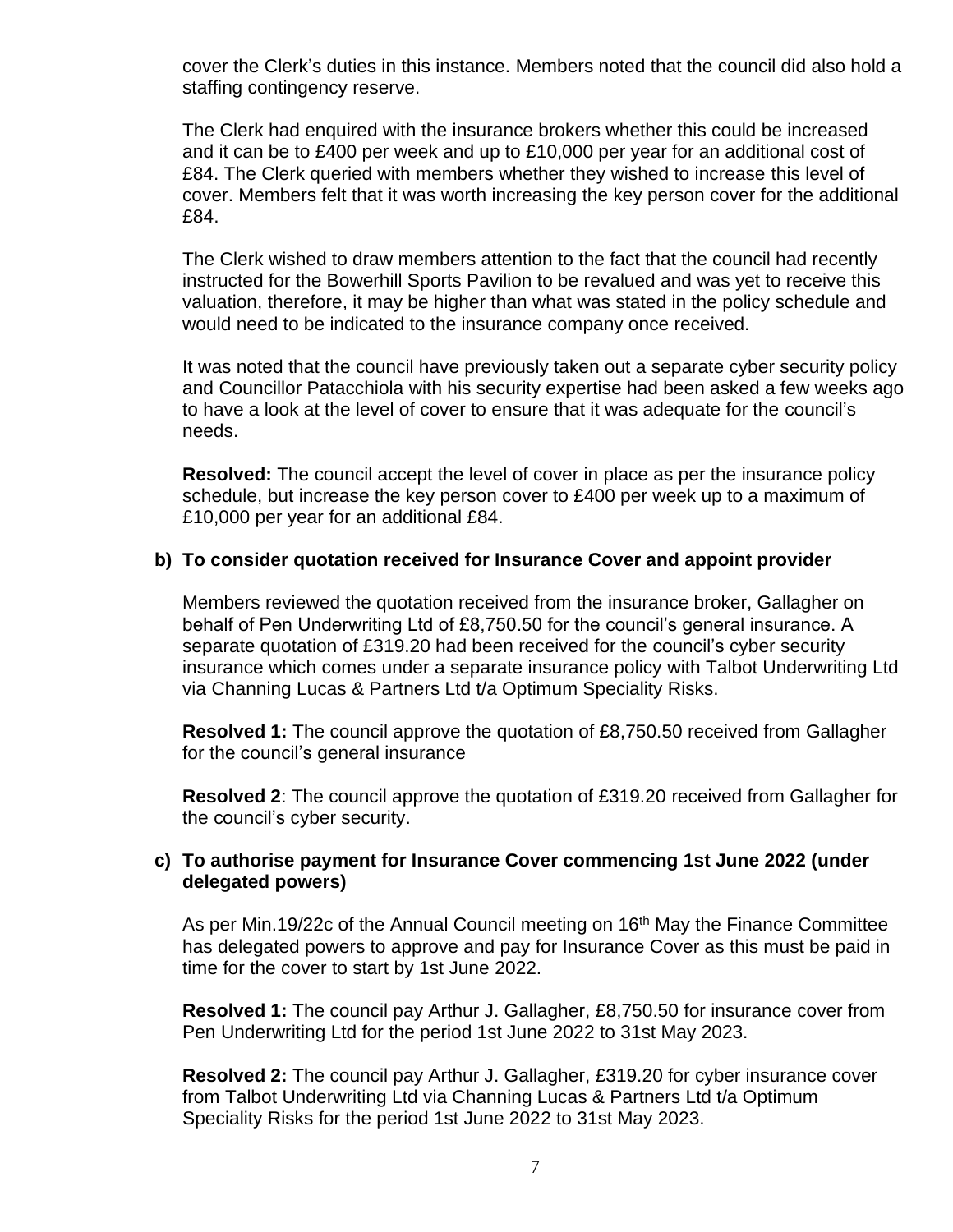## **d) To consider and approve Berryfield Village Hall insurance policy in preparation of the scenario of no management committee in place at time of handover (12th August)**

The Clerk advised members that a quotation for an insurance policy for the new Berryfield Village Hall had not yet been received. It was explained that if a management committee for the new Berryfield Village Hall was not in place at the time of hand over the parish council would need to take out an insurance policy. The Clerk explained that if there was a management committee in place by this time, it would be up to that committee to ensure that insurance was in place. It is up to the parish council, like with Shaw Village Hall, to undertake due diligence checks to ensure that the trust has taken out adequate insurance cover.

Councillor Glover highlighted that there will need to be insurance in place at the time of hand over of the building otherwise there will be a period of time where the building was not insured. It was queried whether an insurance policy can be transferred over to the management committee once one was in place. The Clerk explained that she had enquired whether this could happen, however once the lease is signed by the committee the policy has to be in the name of the trust who are managing the building and not the parish council. This means that any insurance policy the parish council take out for the building will have to be cancelled.

The Clerk advised that she can obtain a valuation of the Village Hall from the contract value minus a few aspects so will get a quote from the insurance. Members agreed in principle to put into place an insurance policy for the Berryfield Village Hall and for a quote to be brought back to the June Full Council for approval.

**Recommendation**: The council agree in principle to take out an insurance policy for the New Berryfield Village Hall in preparation for building handover if a management committee is not in place at the time. The quotation for the insurance policy to be brought back to the June Full Council for approval.

## **44/22 To note JPAG (Joint Panel on Accountability and Governance) Practitioners' Guide March 21 for the year ending 31st March 22 and the review of the March 22 guide for the year ending 31st March 23 and to confirm which one following for 21/22 reporting as both can be followed**

The Clerk explained that the new JPAG is dated March 2022 for the financial year 1<sup>st</sup> April 2022 onwards, but can be adopted to be used for the 2021/22 financial year. The Clerk explained to members that the council have in the past used the guidance that came out in March each year for the previous financial year, however she cautioned members against applying the March 2022 guide to the 2021/22 financial year. This was due to the fact that the new JPAG guidance states that you should not include the cost to date on buildings under construction on the asset register and only do so once the building was open and able to be used by the public. There was no mention of this in the March 2021 Practitioners guide.

The Clerk also advised that it was the recommendation of the internal auditor to include the building construction value as of the 31st March on the asset register.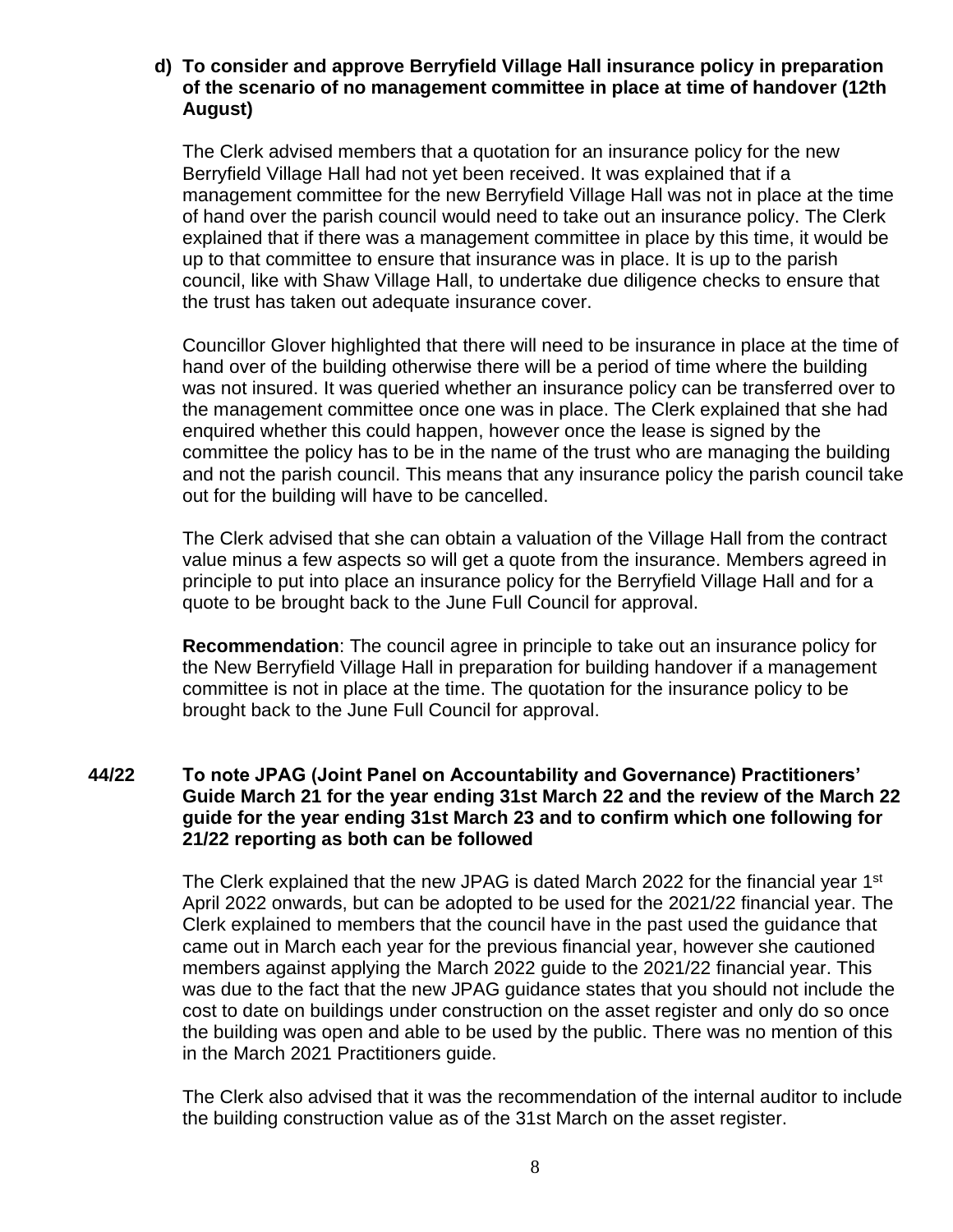The Clerk advised that she had contacted WALC (Wiltshire Association of Local Council's) and queried this. She had received a response to say that their advice would be to include the cost to date as of 31<sup>st</sup> March on the asset register, therefore comply with the March 2021 JPAG.

Members noted this and agreed to follow the March 2021 JPAG guide for the 2021/22 financial year.

# **45/22 Statement of Accounts & Accompanying Report 2021/22**

# **a) To note Finance Working party minutes 10th January 2022 (Budget setting) annotated with actual figures for 2021/22**

The Clerk explained that she had annotated this document to show the actual year end figures against the anticipated figures at budget setting in January. This was so that members could see any difference between anticipated and actual figures.

Members noted this.

# **b) To review Statement of Accounts and Accompanying Report for 2021/22**

Members reviewed the statement of accounts along with the accompanying reports. The Clerk advised that the land for the new Berryfield Village Hall had been added under the land section in the document.

Under the borrowing section of this document details of of the public works loan taken out for the construction of the new Berryfield Village Hall, to ease cash flow, had been provided. The Clerk wished to highlight this section to members as this was the first time the parish council had to detail any borrowings.

It was noted that as the parish council now have the General Power of Competence there was no restricted maximum level of expenditure under the Local Government Act 1972, s137.

The committee confirmed that they were happy with the figures detailed in the statement of accounts.

## **c) To review the Bank Reconciliation as at 31st March 2022**

Members reviewed the bank reconciliations for each account as of 31st March 2022 and agreed that the bank reconciliations agreed with the bank statements.

The balance of each bank reconciliation as at 31<sup>st</sup> March 2022 are as follows:

| Total                          | £1,386,874.34     |
|--------------------------------|-------------------|
| <b>Fixed Term Deposit</b>      | 0.00 <sub>1</sub> |
| <b>Unity Trust Bank</b>        | £ 359,517.43      |
| <b>Lloyd's Current Account</b> | £1,027,356.91     |

**Recommendation:** The Council accept the bank reconciliation as of 31st March 2022 as a true record with a closing balance of £1,386,874.34.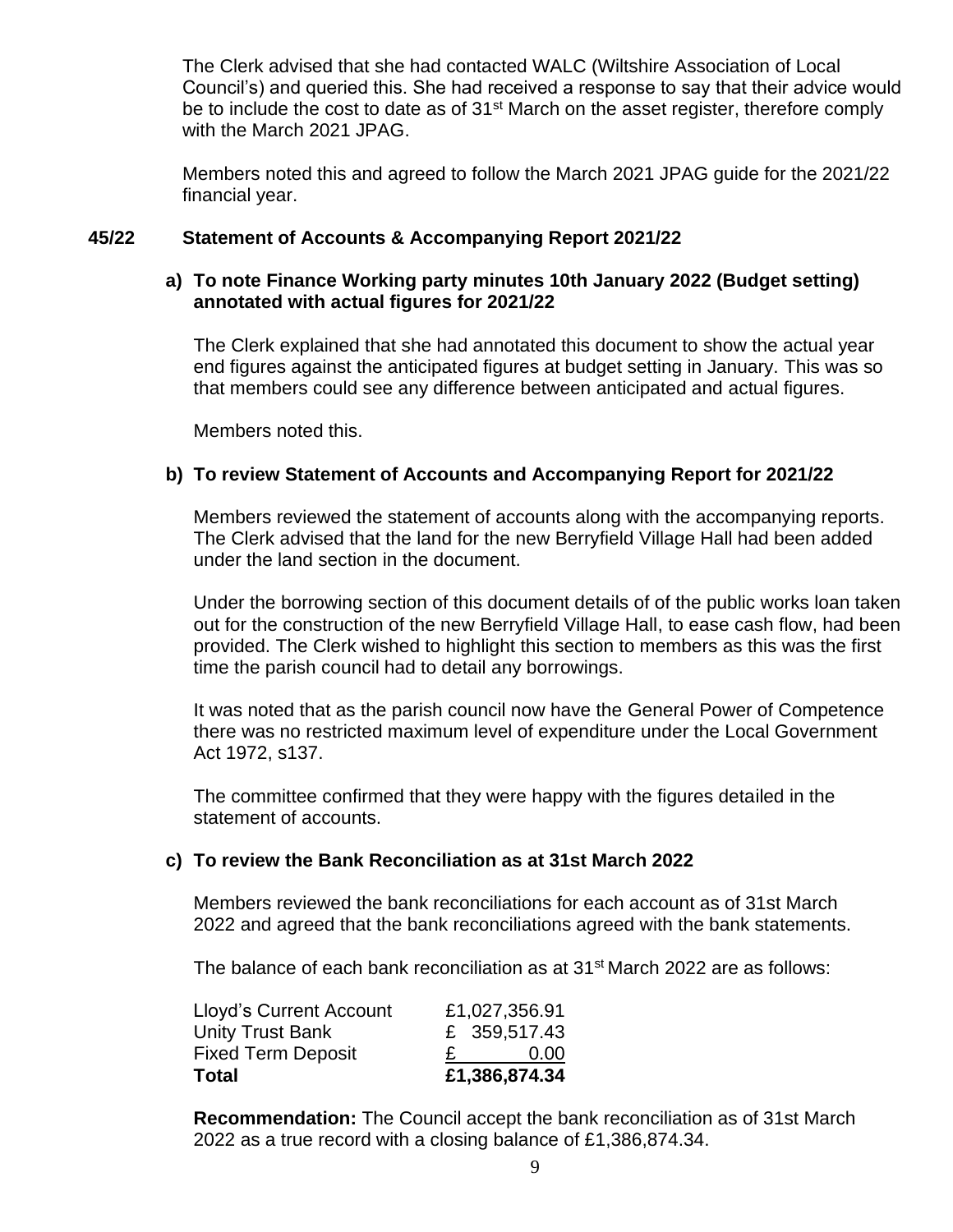# **d) To review Reserves breakdown as at 31st March 2022**

The Clerk advised that herself and the Finance & Amenities Officer had been through the list of reserves and split them between contingency, short term, medium term and whether they were ring fenced for a particular project. The Clerk explained that the council were currently holding circa £1.3m in reserves and felt that the council needed to be transparent in why they were holding this amount. She explained that contingency meant that the funds would be required in this financial year, short term was up to 3 years and medium term was for capital replacement over 3 years. It was noted that there were some reserves that were ring fenced for a particular project such as the Shurnhold Fields Open Space Maintenance s106 funding and £5,000 in the Shurnhold Fields Capital reserve which was an area board grant for the car park improvement project.

Councillor Baines highlighted that the General Reserve of £34,008.00 was lower than the amount councils should hold for their running costs. The Clerk clarified that this was the General Contingency Reserve and not the General Reserve. The General Reserve is the funds that are left at the end of the financial year which was £20,663.00 for the 2021/22 financial year. She explained that the guidance states that councils should have at least 3 months operating running costs. The Clerk advised that in the parish council's Reserve Policy it stated that the council should have one month's running costs and the justification for this was because the amount the council held in earmarked reserves. She explained that if the council stopped today there was money in reserves which could be transferred across to enable the council to use these funds for paying off suppliers etc.

The following reserves had been split between contingency, short term, medium term and ringfenced.

| <b>ACTUAL</b><br><b>AS AT 31</b><br><b>MARCH 2022</b> | <b>COUNCIL</b><br><b>RESERVES</b>                                                             | <b>CONTINGENCY/</b><br><b>COMMITTED</b><br>2022/23 | <b>SHORT TERM</b><br>Up to 3 years | <b>MEDIUM</b><br><b>TERM</b><br><b>CAPITAL</b><br><b>REPLACEM</b><br><b>ENT</b><br>Over 3 years | <b>RINGFENCED</b><br>for specific use<br>due to legal<br>agreement<br>from funding<br>source |
|-------------------------------------------------------|-----------------------------------------------------------------------------------------------|----------------------------------------------------|------------------------------------|-------------------------------------------------------------------------------------------------|----------------------------------------------------------------------------------------------|
| £587,857.80                                           | New Hall,<br><b>Berryfield</b>                                                                | £587,857.80                                        |                                    |                                                                                                 |                                                                                              |
| £5,000.00                                             | <b>NEW</b><br>RESERVE - To<br>dispose and<br>make good<br>temporary<br>existing<br>portacabin | £5,000.00                                          |                                    |                                                                                                 |                                                                                              |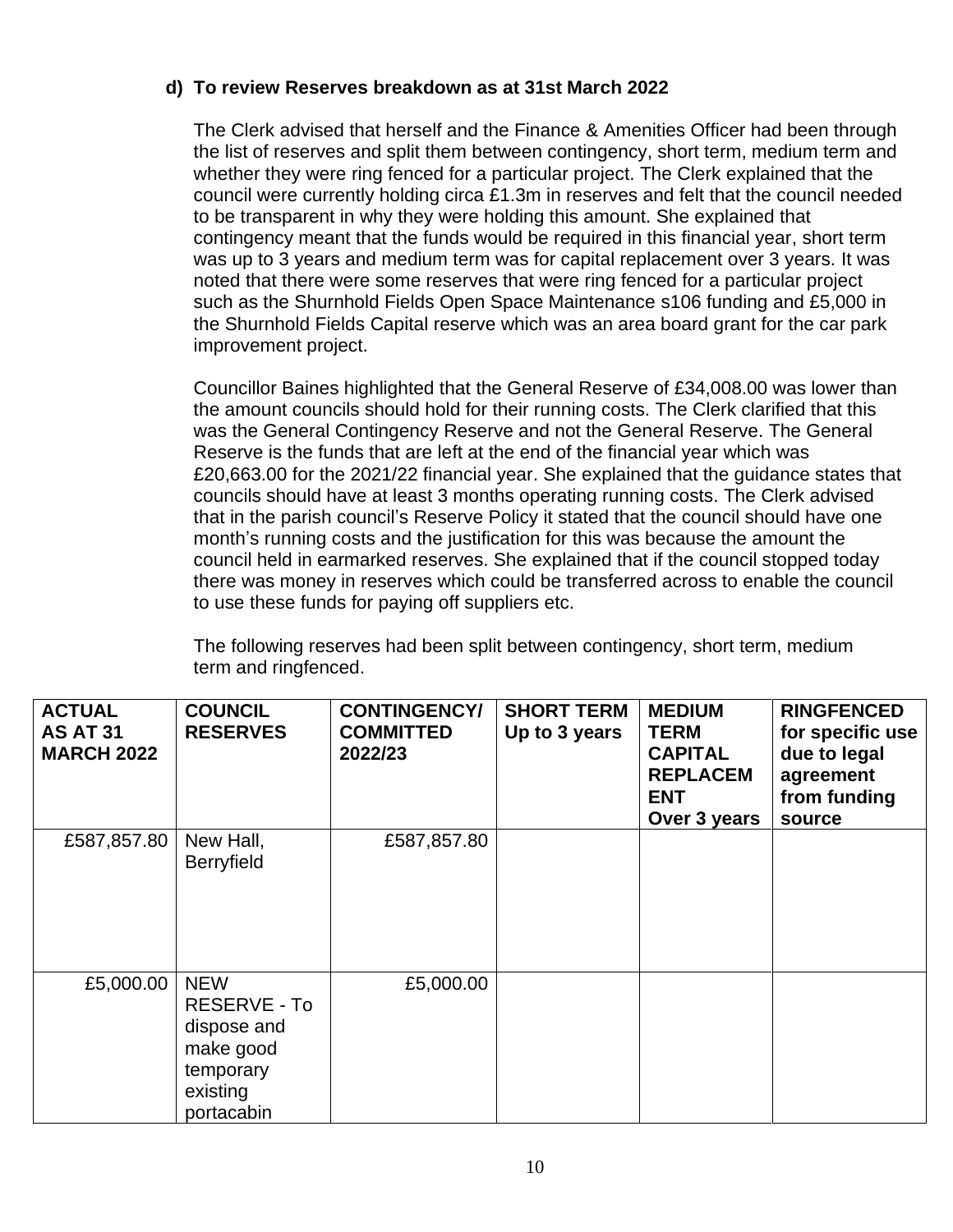|             | village hall<br>(Berryfield)                                                                                                                                 |             |            |            |                            |
|-------------|--------------------------------------------------------------------------------------------------------------------------------------------------------------|-------------|------------|------------|----------------------------|
| £4,400.00   | Shaw Hall                                                                                                                                                    | £4,400.00   |            |            |                            |
| £315,029.94 | New Community<br>Centre, East of<br>Melksham                                                                                                                 | £315,029.94 |            |            |                            |
| £2,856.53   | Office<br>accommodation/<br>relocation                                                                                                                       | £2,856.53   |            |            |                            |
| £1,200.00   | Photocopier<br>replacement                                                                                                                                   | £1,200.00   |            |            |                            |
| £42,615.36  | <b>B'hillSports</b><br>Field & Pavilion<br>maintenance.<br><b>LONG TERM</b><br><b>REPLACEMEN</b><br><b>T OF CAPITAL</b><br><b>ITEMS</b>                      | £5,000.00   | £5,000.00  | £32,615.36 |                            |
| £22,213.00  | <b>B'hillSports</b><br>Field & Pavilion<br>maintenance.<br><b>ANNUAL SUM</b><br><b>MOVED INTO</b><br><b>ACCOUNT TO</b><br><b>MAKE UP</b><br><b>SHORTFALL</b> | £18,000.00  | £4,213.00  |            |                            |
| £0.00       | <b>Shaw Playing</b><br>Field -<br>Improvement<br>Project                                                                                                     |             |            |            |                            |
| £40,000.00  | Replacement<br>Play Area<br><b>Safety Surfacing</b><br>& Equipment<br><b>LONG TERM</b><br><b>CAPITAL</b><br><b>REPLACEMEN</b><br>Τ                           |             | £20,000.00 | £20,000.00 |                            |
| £10,000.00  | Shurnhold<br>Fields (ex<br>George Ward<br>Playing Field)                                                                                                     | £10,000.00  |            |            | £5000<br><b>RINGFENCED</b> |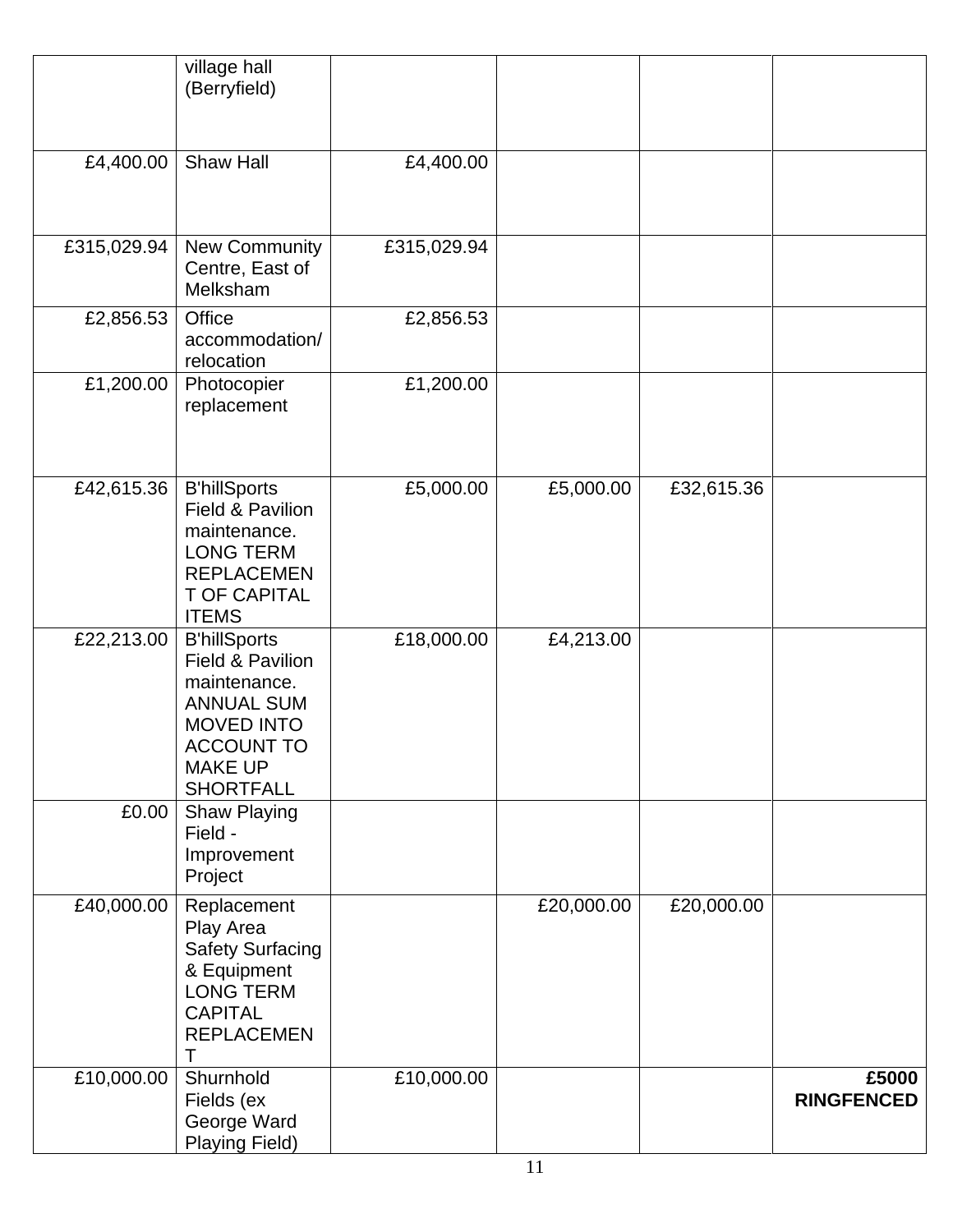|            | project<br><b>CAPITAL</b>                                                                                                                                                         |            |            |  |
|------------|-----------------------------------------------------------------------------------------------------------------------------------------------------------------------------------|------------|------------|--|
| £6,000.00  | Recreation &<br><b>Sports Facility</b><br>Enhancement                                                                                                                             | £6,000.00  |            |  |
| £10,850.00 | Defibrilator<br>replacement<br>every 6 years                                                                                                                                      |            | £10,850.00 |  |
| £4,000.00  | General<br>Highway &<br>Footpath /<br>Lighting                                                                                                                                    |            | £4,000.00  |  |
| £5,450.00  | Legal fees                                                                                                                                                                        | £5,450.00  |            |  |
| £765.67    | Community<br>Projects/Match<br>Funding                                                                                                                                            | £765.67    |            |  |
| £14,000.00 | Elections                                                                                                                                                                         | £14,000.00 |            |  |
| £9,850.00  | Contingency -<br>staffing                                                                                                                                                         | £9,850.00  |            |  |
| £29,116.00 | Contingency -<br>replacement /<br>renewal of<br>council assets<br>(including<br>Wiltshire<br>Council assets)<br>and instead of<br>insuring low<br>value street<br>furniture items | £29,116.00 |            |  |
| £34,008.00 | General<br>Contingency                                                                                                                                                            | £34,008.00 |            |  |
| £5,000.00  | Contribution to<br>Wiltshire<br>Council / Env<br>Agency bid to<br>DEFRA for flood<br>protection in<br>Whitley/Shurnho<br>ld                                                       |            | £5,000.00  |  |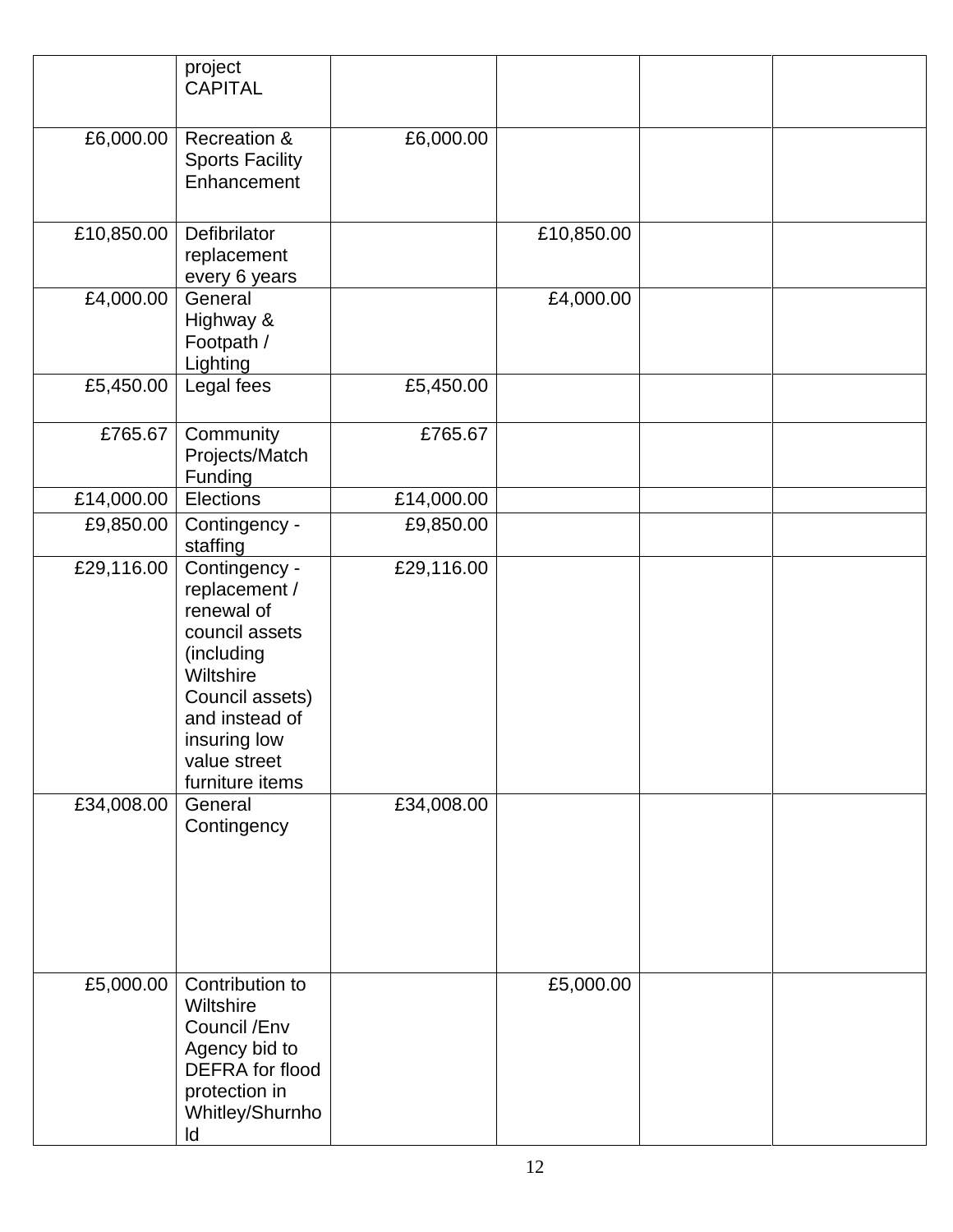| £45,302.08    | CIL (Community<br>Infrastructure<br>Levy)<br>ringfenced<br>funding                                                     | £24,500.00    | £20,802.08    |             |                    |
|---------------|------------------------------------------------------------------------------------------------------------------------|---------------|---------------|-------------|--------------------|
| £317.82       | <b>NEW</b><br><b>RESERVE-</b><br><b>10% CIL</b><br>Sharing pot with<br><b>MTC</b>                                      |               | £317.82       |             |                    |
| £29,068.47    | <b>NEW</b><br><b>RESERVE -</b><br>Sandridge Solar<br>Farm                                                              | £17,379.00    | £11,689.47    |             |                    |
| £81,988.60    | Shurnhold<br>Fields Open<br>Space<br>Maintenance<br>Contribution                                                       | £1,700.00     | £5,100.00     | £75,188.60  | <b>RING FENCED</b> |
| £2,148.21     | <b>NEW</b><br>RESERVE -<br><b>COVID</b><br><b>GRANTS</b><br><b>FROM</b><br><b>WILTSHIRE</b><br><b>COUNCIL</b><br>(2ND) |               | £2,148.21     |             |                    |
| £1,309,037.48 |                                                                                                                        | £1,092,112.94 | £89,120.58    | £127,803.96 |                    |
|               |                                                                                                                        |               | £1,309,037.48 |             |                    |

**Recommendation**: The Council approve the reserve breakdown.

# **e) To review receipts and spend of CIL (Community Infrastructure Levy) for 2021/22**

Members reviewed the receipts and spend on CIL for 2021/22. It was noted that the Neighbourhood Plan was adopted on 8<sup>th</sup> July 2021 which meant that there was an additional 10% of CIL payable to the parish council for any future new developments. As the Melksham Neighbourhood Plan was a joint project with Melksham Town Council it has been agreed that any additional CIL payments received by both councils would go into a sharing pot for future projects. To benefit from the additional CIL, the Neighbourhood Plan has to have been adopted before Wiltshire Council receive any CIL receipts from a new development. In the 2021/22 financial year there was only one development that this applied to which was the Oakley Farm erection of Farm Shop) 18/05266/Ful, with £317.82 of the £794.54 received going into the CIL sharing pot.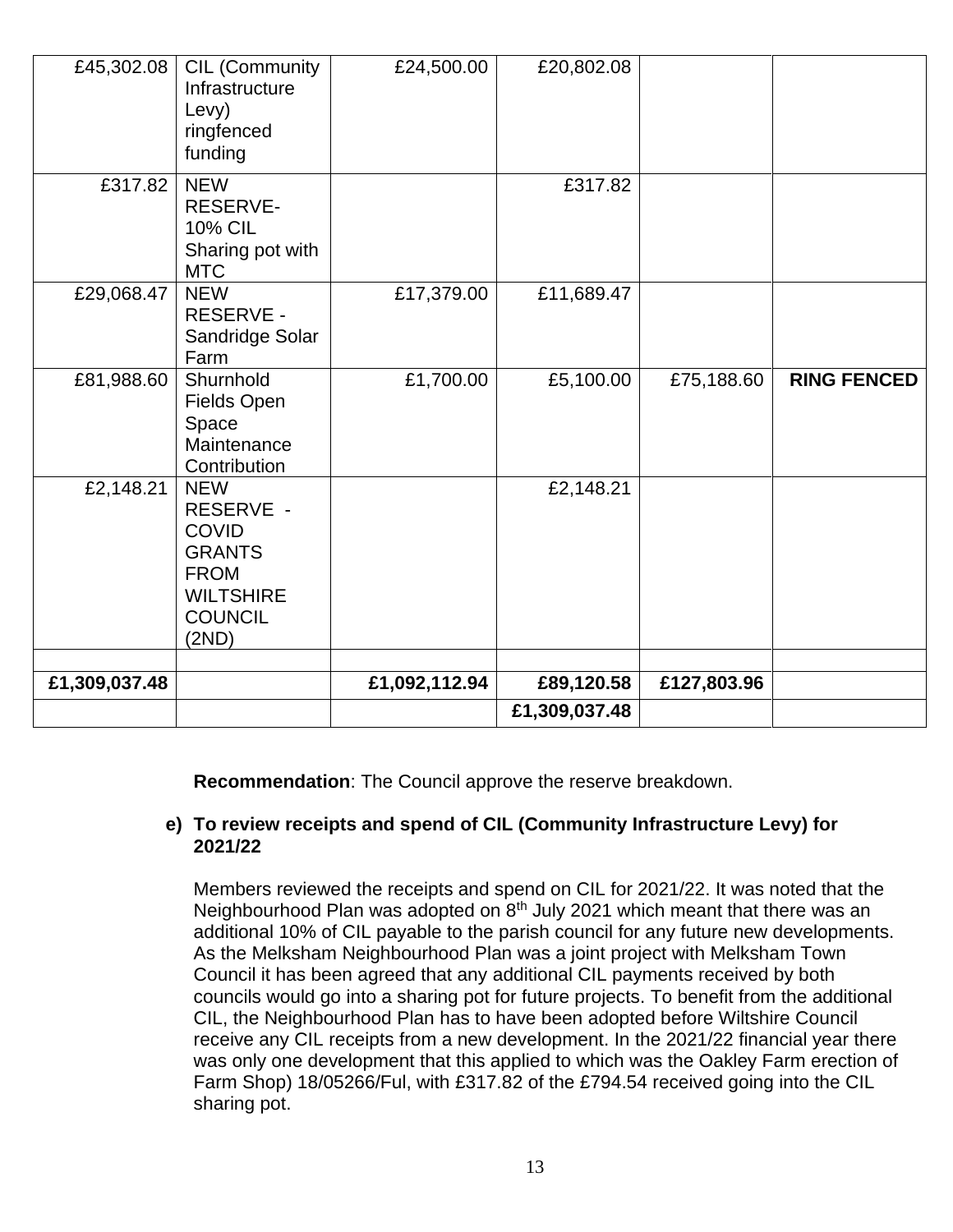**Recommendation:** The parish council report the following CIL income and expenditure for 2021/22.

| CIL income received in 2021/22<br>Land adjacent to 489a Semington Road 18/07286/FUL<br>Oakley Farm (erection of Farm Shop) 18/05266/FUL<br>Blenheim Park 20/04037/FUL<br>Shaw Country House 21/01601/FUL<br>Land adjacent to 490 Semington Road 19/10143/REM                  | £4,222.48<br>£ 794.54<br>£ 519.31<br>£ 676.24<br>$£$ 201.81<br>£6,414.38   |
|-------------------------------------------------------------------------------------------------------------------------------------------------------------------------------------------------------------------------------------------------------------------------------|----------------------------------------------------------------------------|
| <b>CIL spent in 2021/22</b><br>Shurnhold Field project - Capital expense<br>Top up art contribution (Pathfinder Place Information Board)<br>Drinking water fountain (Bowerhill Sports Field)<br>Street furniture/play area benches<br><b>Replacing Wiltshire Council bins</b> | £ 952.15<br>E<br>50.00<br>£3,088.24<br>£1,711.00<br>£1,172.10<br>£6,973.49 |
| <b>Transfers to Earmarked Reserve:</b><br>10% CIL Sharing pot with Melksham Town Council<br><b>Bowerhill Sports Field Reserve</b>                                                                                                                                             | 317.82<br>$\mathbf{f}$<br>£ 5,000.00<br>£5,317.82                          |
| CIL Reserve as at 1 <sup>st</sup> April 2021<br>CIL income received in 2021/22<br><b>CIL spent in 2021/22</b><br><b>CIL transferred to Earmarked Reserves</b><br>CIL Reserve as at 31 <sup>st</sup> March 2022                                                                | £51,179.14<br>£ 6,414.38<br>£ 6,973.49<br>£ $5,317.82$<br>£45,302.21       |

# **f) To review spend of Sandridge Solar Farm funding for 2021/22**

Members reviewed the spend from the Sandridge Solar Farm for 2021/22. It was noted that the council had to provide details each year of what the Solar Farm funds had been spent on and report this back to the Solar Farm owners.

It was anticipated that the council would use some of this fund for testing the drinking water fountain once installed, however the fountain was not installed in this financial year. Although the council intend to use the solar farm funding for the running cost of items, it had previously been felt that this could be used for the purchase of a new bus shelter on Falcon Way, Bowerhill as this was in the radius of the solar farm, however this was yet to be purchased.

**Recommendation**: The parish council report the following Sandridge Solar Farm income and expenditure for 2021/22:

The Sandridge solar farm funding received in 2021/22 was a one-off payment of £14,850.31. This fund was spent on the following in 2021/22: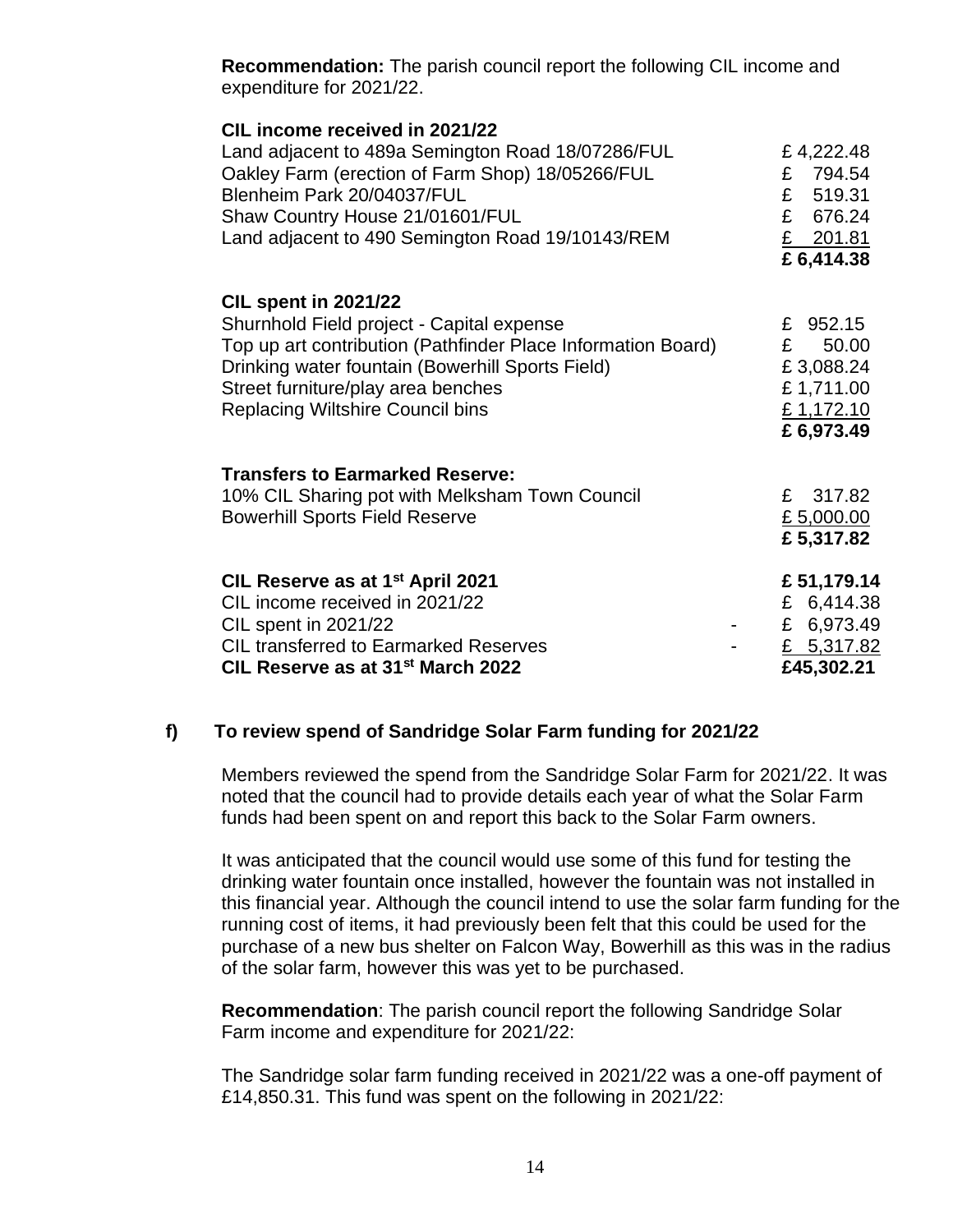| Total spend 2021/22                                         | £23,334.84 |
|-------------------------------------------------------------|------------|
| Play Area replacement safety surfacing, equipment & benches | £14,787.34 |
| Play Area/ MUGA Safety Surfacing clean                      | £ 2,930.00 |
| Weedspraying                                                | £ 2,744.00 |
| Erection of SID on fortnightly basis                        | 685.00     |
| Tree Works and bat survey- Bowerhill Sports Field           | £ 2,188.50 |

#### **g) To note advice of NALC re work under construction and approve Asset Value figure for year ending 31st March 2022**

The Clerk explained to members that on one of the internal auditors visits he advised that the council would need to include the work in progress figure for the new Berryfield Village Hall on the asset register. As already discussed under agenda item 8, officers had reviewed the new JPAG document which came out in March 2022 and found that it contradicted the internal auditor's advice.

It was noted that although the JPAG dated March 2022 was for the 2022/23 financial year it could also be applied to the 2021/22 financial year.

The Clerk subsequently raised a query with NALC (National Association of Local Councils) and included their response as part of the agenda papers. It was noted that the advice from NALC was to not apply the 2022 guide to the 2021/22 financial year and the value up to 31<sup>st</sup> March should be included in the asset register.

Therefore, the asset register value as at  $31<sup>st</sup>$  March 2022 was £591,426.

## **h) To recommend for approval by Full Council the Statement of Accounts & Annual Report for the year ending 31st March 2022**

**Recommendation:** The Council approve the Statement of Accounts and Annual Report for the year ending 31st March 2022.

## **i) To recommend for approval Local Government Transparency Code Compliance Report for 2021/22**

The Clerk explained that this was a document that the council produced each year as a transparent way of publishing how the council met the requirements of the Transparency Code. She explained that the only thing that had a gap was the ratio of the Clerk's remuneration to the median of the rest of the staff. She highlighted that this was calculated on everyone's earning and not their full-time equivalent, which seemed unreasonable as some members of staff worked part time, whereas others worked full time, so was not an accurate reflection. This has been worked out as 7.2:4.5 ratio and would be subsequently added to this document.

The Clerk advised under the land section; the new Berryfield Village Hall had been included. As per the recommendation of the internal auditor to publish the Chairman's allowance on the website, this information has also been included in this document.

**Recommendation:** The Council approve the Local Governance Transparency Code Compliance Report for 2021/22 with the inclusion of the ratio as confirmed above.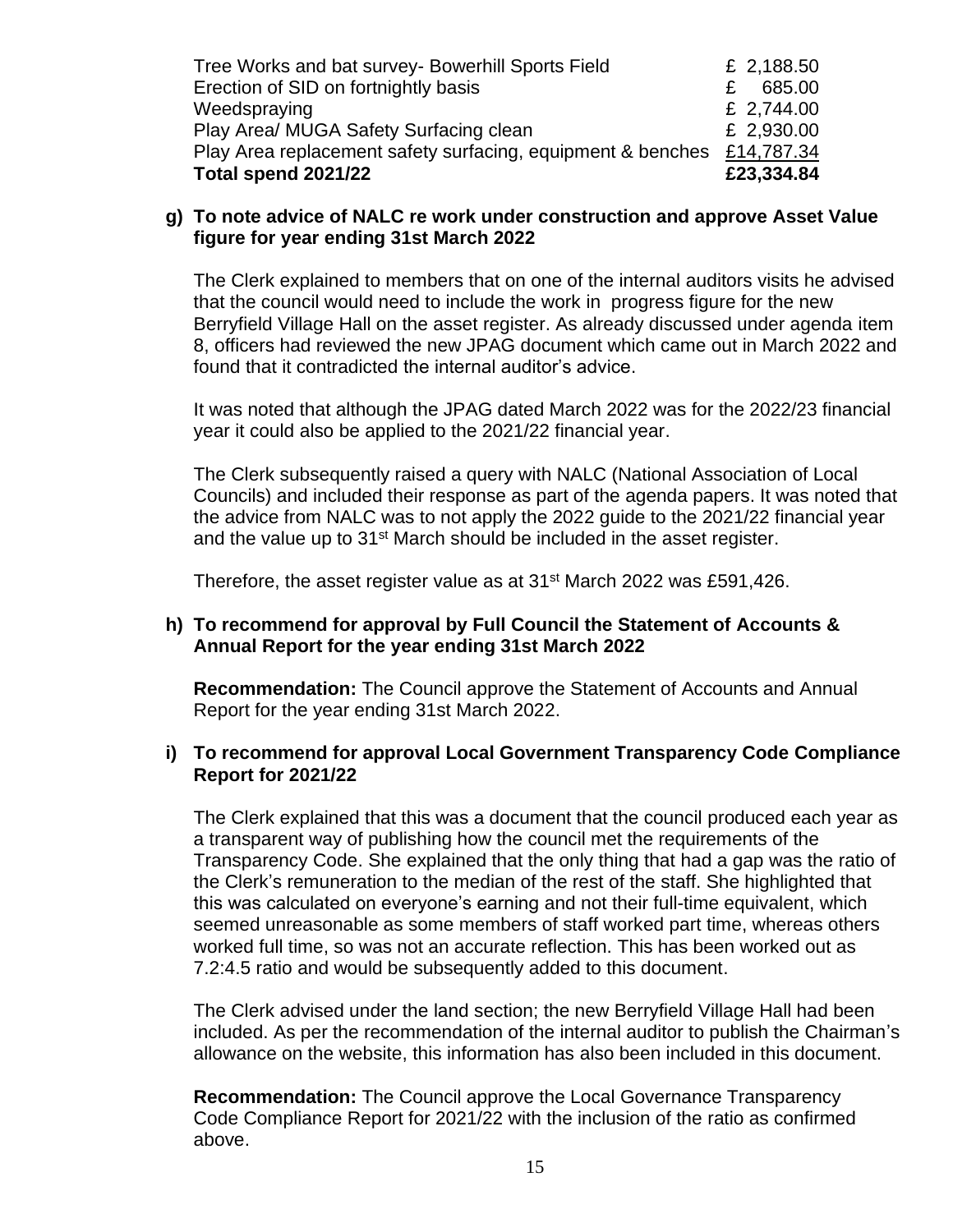#### **46/22 Audit:**

## **a) To note no action to be taken as result of External Audit report for 2020/21**

The Committee noted that there had been no recommendations from the External Auditors for 2020/21.

# **b) Internal Auditor's reports for 2021/22 (To note review of visit 20/10/21 and consider report following 2nd visit 24/02/22 and submission of year end figures 06/05/22)**

Members noted the reports from the internal auditor, it was acknowledged that the council had already reviewed the report from October. The Clerk explained that although the council have already seen the internal audit report for the first visit it was a requirement for them to see it again and this would also need to go to the full council for review.

The Clerk explained that following the second visit there were only two observations on the year end internal auditor report. The first being that the council must publish details of members allowance paid on the website, which has been done. Secondly, the council must consider whether they include the working value of the new Berryfield Village Hall on the asset register. Members noted that this had been discussed at this meeting and have recommended to full council that this figure should be included.

## **c) To note feedback from Internal Control councillor visit (w/c 16th May)**

The Clerk explained that the council had to be satisfied that it had effective internal control. It was explained that Councillors Baines and Holt both separately undertook this exercise in the office. Both Councillors were shown the income spreadsheet for the allotments, football income and any other income for things such as ad-hoc photocopying or payments made by Melksham Town Council for their share of the cost of Shurnhold Fields or the Neighbourhood Plan. The staff payroll spreadsheet was also presented to both Councillors on this visit for them to confirm that it matched what was being reported as paid to HMRC.

Councillor Baines reported that he had undertaken a spot check on the Allotment income and all was in order. Councillor Holt confirmed that she had undertaken the same procedure and was satisfied with the evidence of controls in place.

## **d) To consider effectiveness of internal control**

Following the confirmation above from both Councillor Baines and Holt, members were satisfied that the internal controls in place were effective.

## **e) To note guidance from External Auditors**

Members noted the guidance from the External Auditors. The Clerk confirmed that the council would need to submit documents that were required in list 4, intermediate level, as income and expenditure was over £200,000.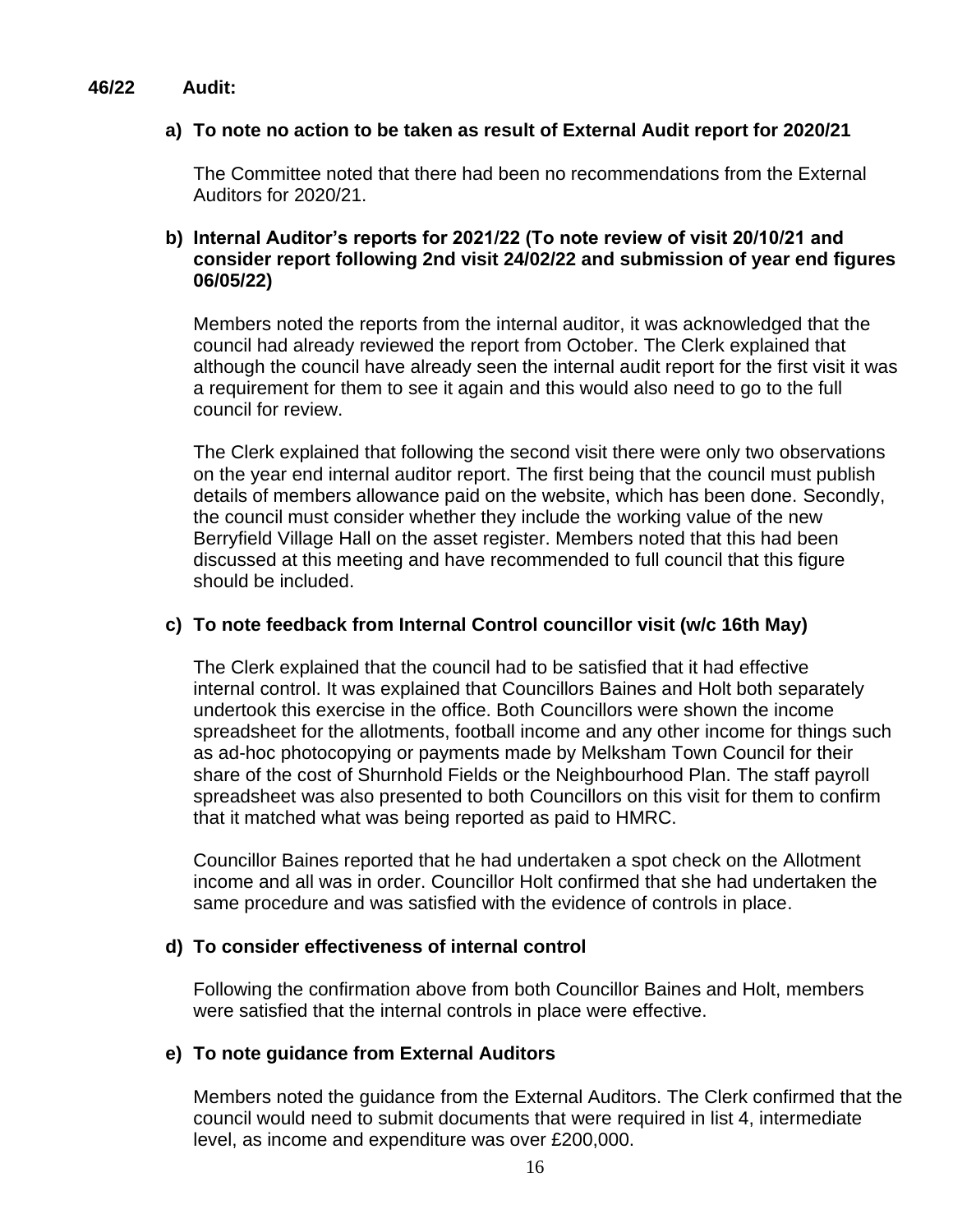## **f) To consider answers to Section 1 (Annual Governance Statement) of External Audit documentation (Full Council will also need to consider separately when they meet on 20th June)**

It was noted that as a corporate body the Council had to understand and acknowledge this statement and be able to answer yes to all the questions. The Clerk advised that she would prefer these statements to be read out one by one at full council so that everyone fully understood what they were answering to.

**Recommendation:** The questions in Section 1 of the Annual Governance Statement 2021/22 to be answered "yes" by the Full Council on  $20<sup>th</sup>$  June, 2022

## **g) To recommend for approval by Full Council the External Audit Annual Return and additional information requested**

The Clerk also explained that anything that is a variation of 15% more or less than last year's figures needed an explanation. A full breakdown of the variances was explained in a separate document and provided to members in their agenda packs.

It was noted that Box 3 Total Other Receipts were much higher this year due to the fact that the council received the public works loan for the new Berryfield Village Hall and also 25% of £500,000 (index linked) as specified in the S106 for the hall. These receipts were not received in the previous financial year.

Box 6 All Other Payments was much higher this year largely due to costs associated with the construction of the new village hall.

Box 9 Fixed Assets was also much higher in this financial year than last year due to including the valuation figure for the village hall as of 31<sup>st</sup> March 2022 onto the asset register. Officers had also identified that the footpath installed at Hornchurch Road public open space had been omitted previously, so this was added to the asset register.

**Recommendation**: The figures in Section 2 of the Annual Governance & Accountability Statement and accompanying documents be approved by the Full Council on 20<sup>th</sup> June, 2022.

## **h) To note key dates for Exercise of Public Rights**

It was noted that the public had a right to view the published accounts. The dates set for the period for the exercise of public rights commence on Monday 27<sup>th</sup> June 2022 and end on Friday 5<sup>th</sup> August 2022.

## **47/22 To note Chairman's Allowance for 2021/22 and consider Chairman's Allowance for 2022/23 bearing in mind PAYE implications**

Councillor Glover as chairman wished to explain to members that due to receiving this allowance it has subsequently taken him into the next tax band bracket, therefore, increasing the amount of tax he has to pay. He suggested not paying him the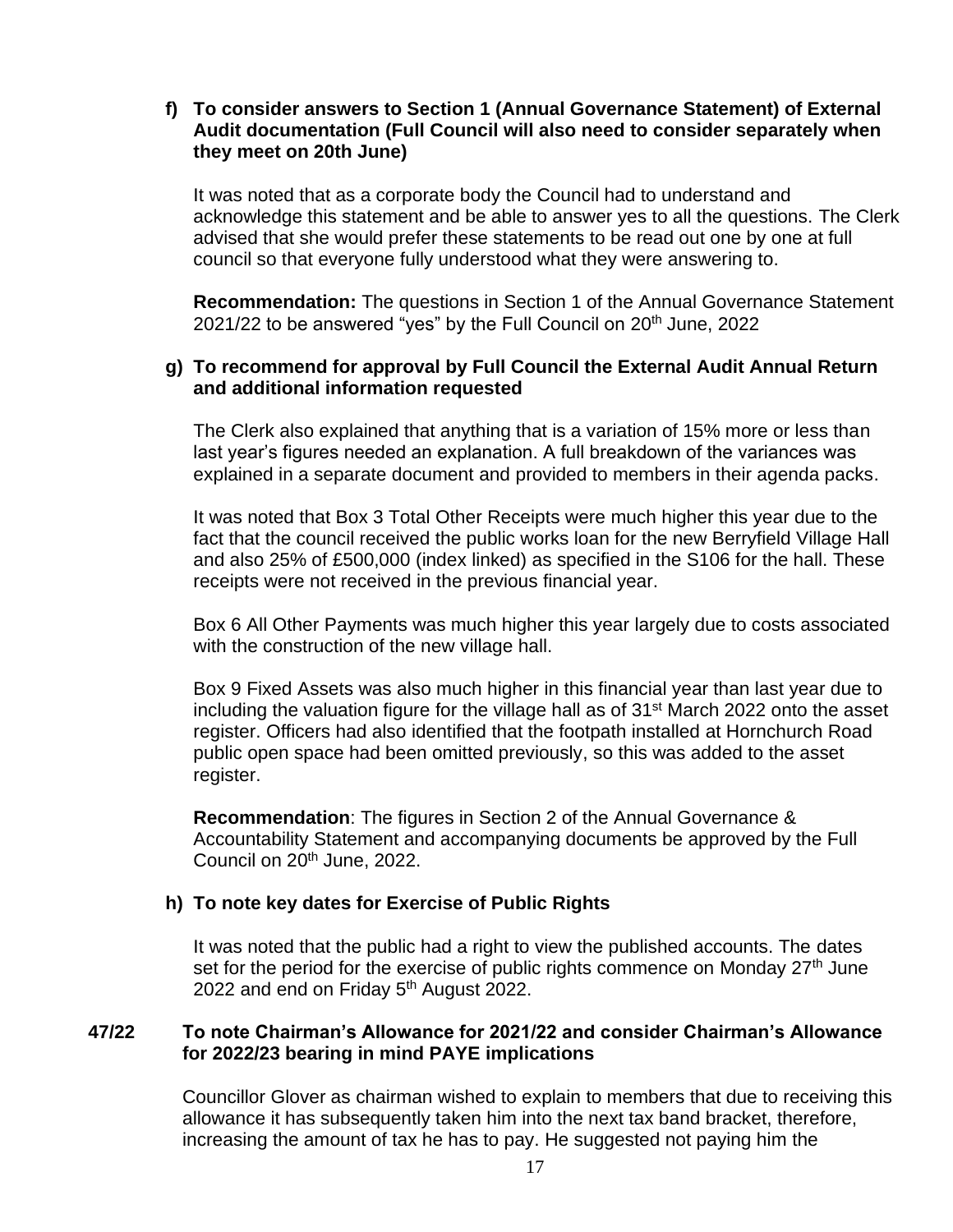allowance directly and using it for things such as the remembrance wreath and he would make a claim for reimbursing expenditure. The Clerk explained that the chairman's allowance had to go through PAYE and the idea of this allowance was to ease the burden on the chairman having to claim back expenses. She also advised that when the statutory guidance changed to state that the chairs allowance had to go through PAYE the council had increased the allowance to cushion the tax implications. It was advised that the allowance was normally increased to reflect the members percentage increase at Wiltshire Council.

The Clerk advised members that although the council could pay for things such as the remembrance wreath on the Chairman's behalf, the allowance was also a recognition that the chairman was making phone calls and taking time out to represent the council at events which were less tangible amounts to claim back.

Councillor Glover explained that the full chairman's allowance as a whole didn't take him over the tax bracket, but it seemed to be how the allowance was paid as it was a much larger sum paid on a quarterly basis.

This item was discussed in detail and it was felt that the chairman's allowance should be paid monthly for this financial year to see if it resolves this issue.

The Clerk wished to draw members attention to the fact that in 2021/22 the allowance was uplifted by 1.75% in line with the staff increase and the Wiltshire Council's members allowance.

**Recommendation:** To pay the Chairmans allowance every month for the 2022/23 financial year to see if it resolves the issues as discussed above.

## **48/22 To review Council's and Staff subscriptions for 2022/23**

Members reviewed the list of staff subscriptions for 2022/23, it was noted that there was £1,750.00 in the budget, with all of the subscriptions included it was estimated that the total cost would be £1,751.17.

**Recommendation:** The Council and Staff Subscriptions for 2022/23 are approved as follows:

| Subscription                         | Amount budgeted |
|--------------------------------------|-----------------|
| <b>WALC &amp; NALC</b>               | £1,114.17       |
| SLCC (ILCM included)                 | £300.00         |
| <b>LCR</b>                           | £40.00          |
| <b>Open Spaces</b>                   | £45.00          |
| <b>CPRE</b>                          | £40.00          |
| <b>Community First</b>               | £45.00          |
| <b>Fields In Trust</b>               | £45.00          |
| <b>Wilts &amp; Berks Canal Trust</b> | £40.00          |
| <b>Clerks &amp; Councils Direct</b>  | £12.00          |